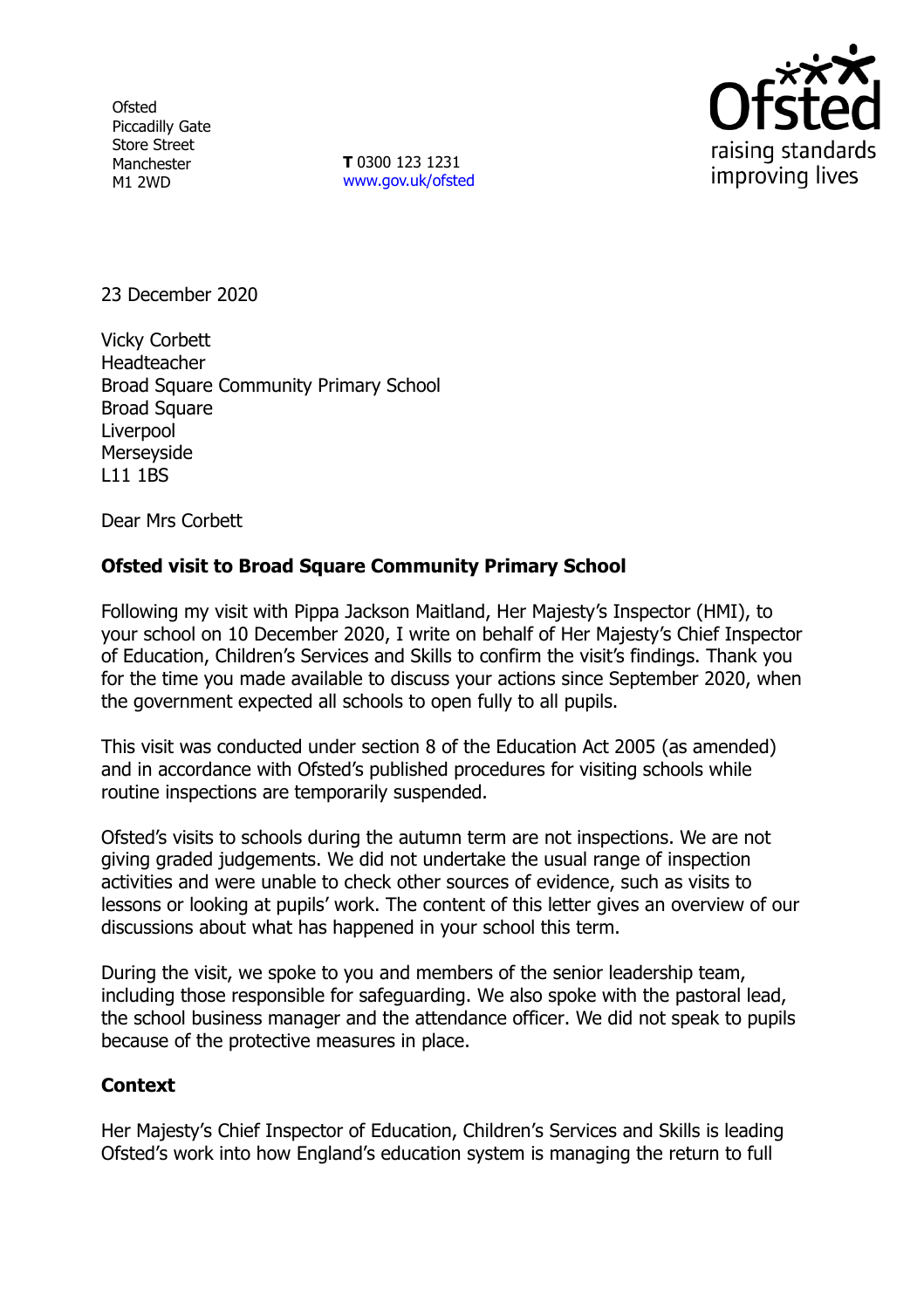

education for pupils, following an extended break in formal schooling due to the COVID-19 (coronavirus) pandemic.

In undertaking this focused work, HMI are visiting a broad range of schools. HMI will visit a sample of:

- approximately 1,200 schools across all Ofsted grades (outstanding, good, requires improvement and inadequate)
- maintained schools, academies and free schools, special schools and centres of alternative provision, including those in cities, and coastal, town or rural communities.

The information from this visit will feed into Ofsted's national reporting so that the insights can be shared with the government and the education sector. We did not find any significant concerns during the visit. In such a case, an inspection report would be published on our website and available to parents and carers.

We did not consider your response to COVID-19 during the spring and summer terms 2020, when the school was not open to all pupils.

## **From this visit, inspectors noted that:**

- $\blacksquare$  Since the start of the autumn term, approximately three quarters of the pupils in the school have had to learn from home for a period of time. Pupils in the Year 5 class 'bubble' have had two periods of self-isolation.
- You explained that teachers have placed more emphasis on English and mathematics this term. You have also prioritised the teaching of physical education and personal, social, health and economic education to support pupils as they returned to school. You intend to return to the usual curriculum by the summer term 2021.
- You told us that teachers are identifying the content in subjects other than English and mathematics that was not taught in the 2020 summer term. They are also reviewing what pupils can remember of the learning that took place prior to March 2020. Teachers are altering curriculum plans for this year to ensure that all necessary curriculum content is covered.
- In mathematics, teachers are checking on pupils' understanding of important content before pupils move on to new learning. You told us that pupils in different year groups have forgotten some of the mathematical knowledge that they had learned before March 2020. Teachers are providing additional mathematics sessions to consolidate pupils' prior learning and to refresh their grasp of mathematical vocabulary.
- You told us that teachers' checks in reading showed that many younger pupils have forgotten some of the sounds and letters that they had been taught previously. Some older pupils are unable to read or write for sustained